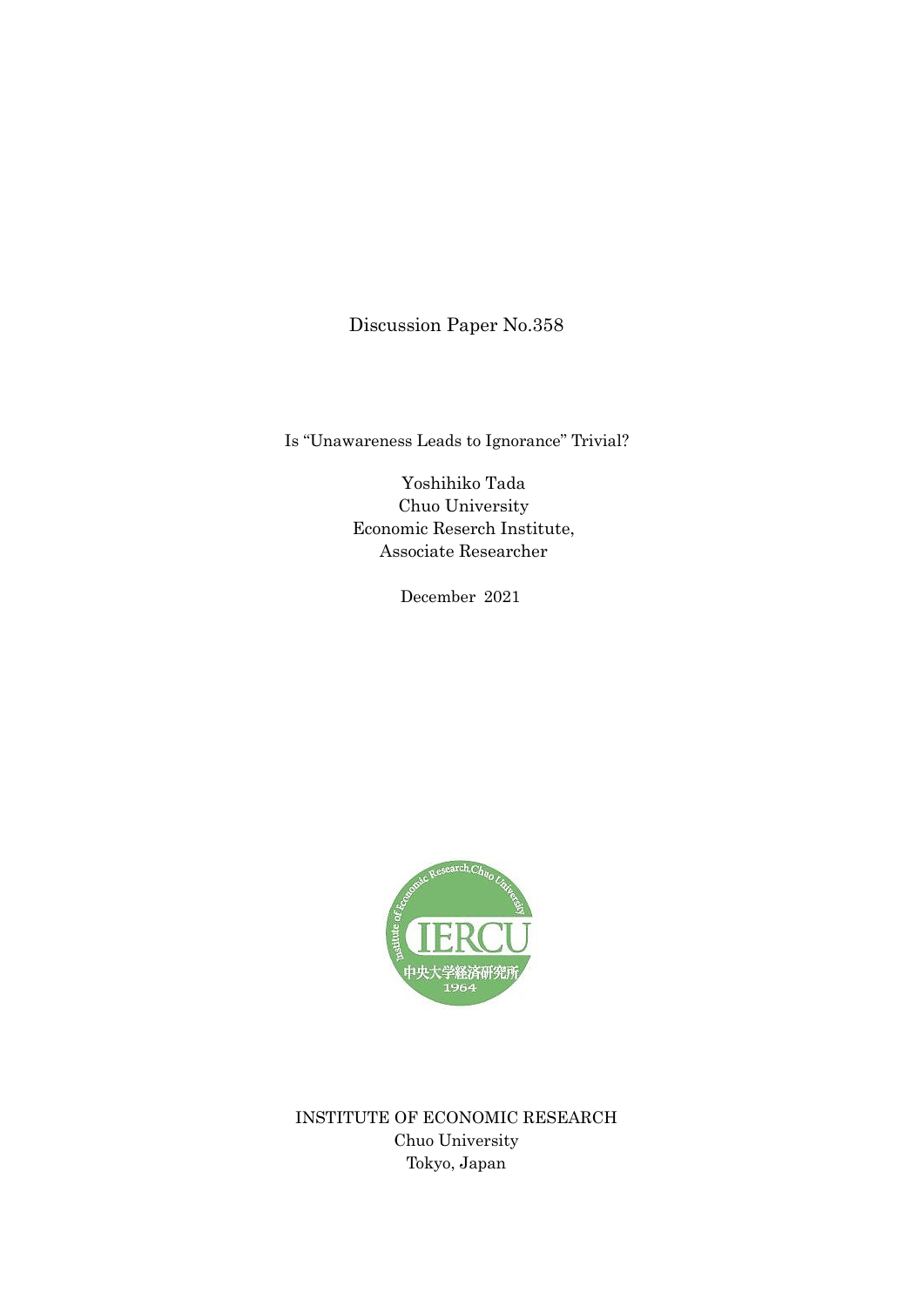Note and Comment

Is "Unawareness Leads to Ignorance" Trivial?

Yoshihiko Tada1

November 16, 2021

### 1. Introduction

 Dekel, Lipman, and Rustichini (1998, p. 166) show two properties of unawareness: the first is that "the agent is never unaware of anything," (let us call it Triviality), and the second is that "if the agent is unaware of anything, he knows nothing," (let us call it Unawareness Leads to Ignorance). They assert that "clearly, then, either property leaves us with only a trivial form of unawareness at best." It is certainly agreed that Triviality is a property of trivial-unawareness. However, is it Unawareness Leads to Ignorance a property of trivial-unawareness? This article addresses this question.

# 2. Preliminary

Let us first define the standard information structure  $(\Omega, P)$  and the (standard) knowledge operator. We define  $\Omega$  as the state space and  $P: \Omega \to 2^{\Omega} \setminus \{\emptyset\}$  is the

<sup>&</sup>lt;sup>1</sup> Graduate School of Economics, Chuo University, Japan

yoshihiko.tada.4@gmail.com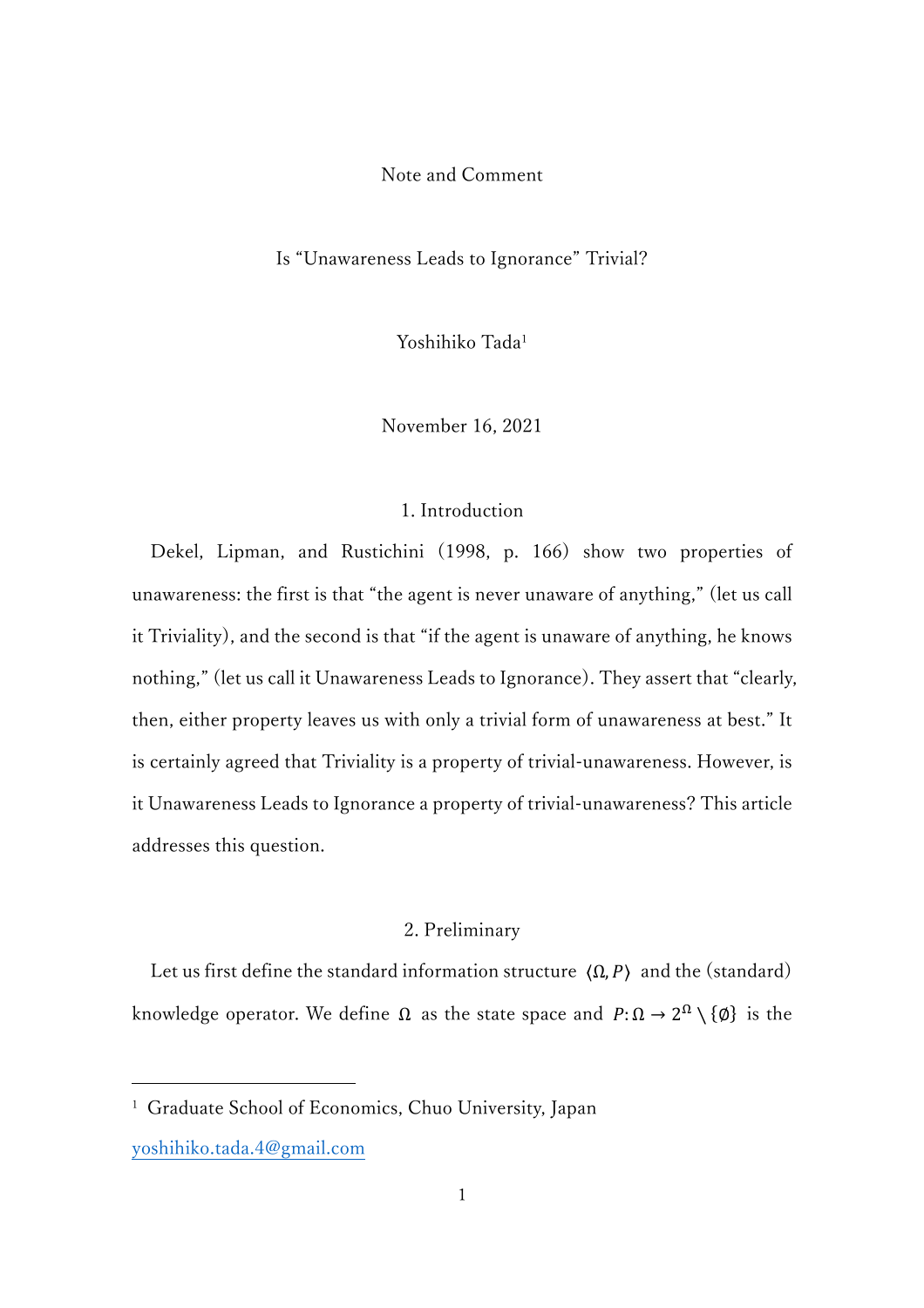agent's (standard) information function. We do not assume whether  $P$  is partitional. Here, the knowledge operator  $K: 2^{\Omega} \rightarrow 2^{\Omega}$  is defined as the following: Given any event  $E \subseteq \Omega$ ,

$$
\begin{cases} \omega \in K_i(E) \text{ if } P_i(\omega) \subseteq E \text{; and} \\ \omega \notin K_i(E) \text{ otherwise.} \end{cases}
$$

Then, by the definition, the following properties hold:

Necessitation  $K(\Omega) = \Omega$ , and Monotonicity  $E \subseteq F \implies K(E) \subseteq K(F)$ .

Next, we assume three properties of the unawareness operator  $U: 2^{\Omega} \to 2^{\Omega}$  as proposed by Dekel, Lipman, and Rustichini (1998) as follows:

Plausibility  $U(E) \subseteq \neg K(E) \cap \neg K \neg K(E)$ , KU Introspection  $KU(E) = \emptyset$ , and AU Introspection  $U(E) \subseteq UU(E)$ .

Then, Dekel, Lipman, and Rustichini (1998) show the following theorem:

Theorem 1 (Dekel, Lipman, and Rustichini 1998): In a standard information structure  $\langle \Omega, P \rangle$ , suppose that the unawareness operator *U* satisfies Plausibility, KU Introspection, and AU Introspection. Then,

(Triviality) if the knowledge operator  $K$  satisfies Necessitation, then for any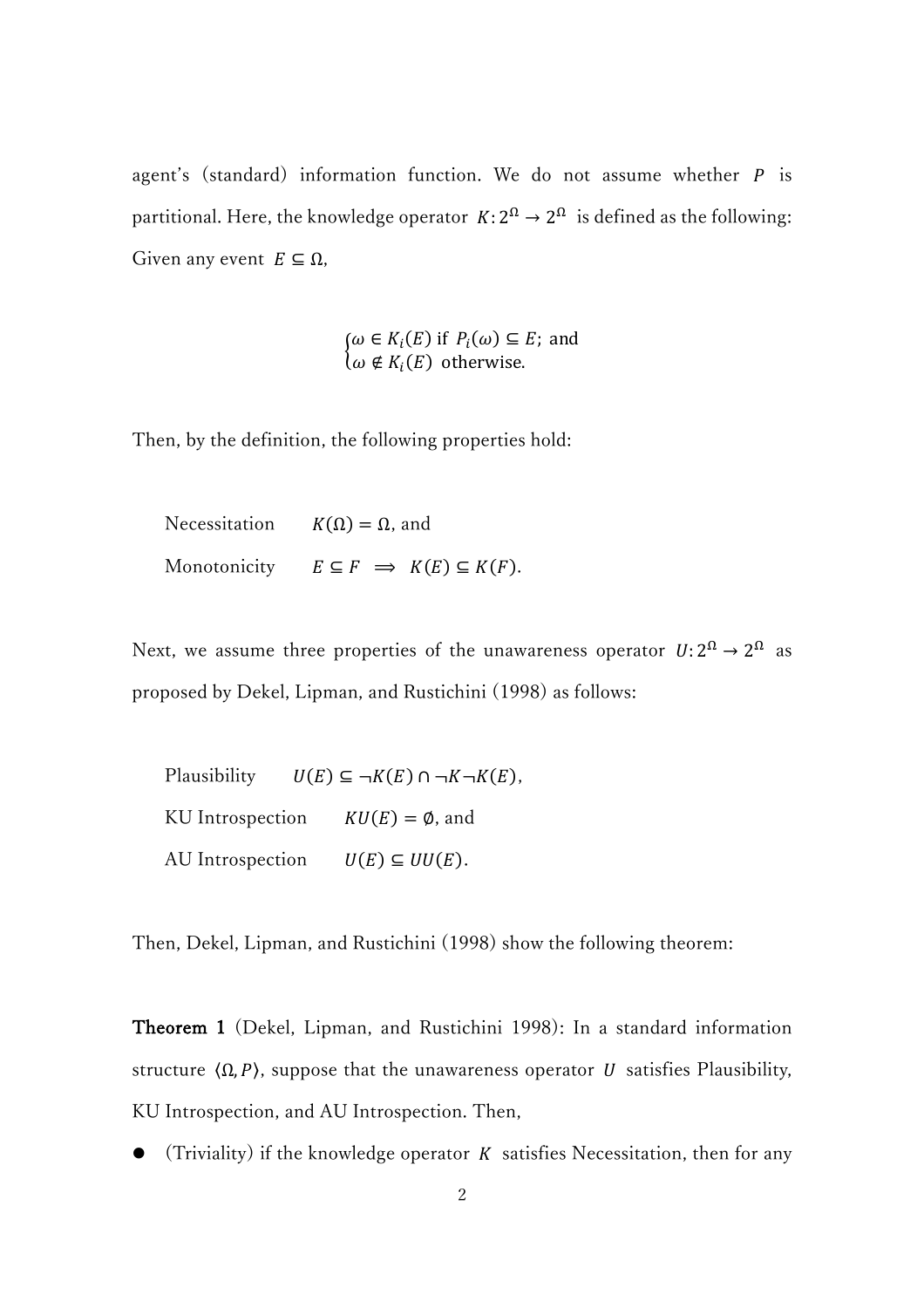event  $E \subseteq \Omega$ ,  $U(E) = \emptyset$ ; and

(Unawareness Leads to Ignorance)<sup>2</sup> if  $K$  satisfies Monotonicity, then for all events  $E, F \subseteq \Omega$ ,  $U(E) \subseteq \neg K(F)$ .

**Proof:** By AU Introspection,  $U(E) \subseteq UU(E)$ , by Plausibility,  $UU(E) \subseteq \neg KU(E) \cap \neg KU(E)$  $\neg K \neg KU(E)$ , and by KU Introspection,  $\neg KU(E) \cap \neg K \neg KU(E) = \neg K(\Omega)$ .

First, suppose that Necessitation holds. Then, because  $\neg K(\Omega) = \emptyset$ ,  $U(E) \subseteq \emptyset$ . Second, suppose that Monotonicity holds. Then, for any  $F \subseteq \Omega$ ,  $K(F) \subseteq K(\Omega)$ ,

<sup>2</sup> Galanis (2013) defines "Awareness Leads to Knowledge" as a property of unawareness in unawareness structures proposed by Heifetz, Meier, and Schipper (2006). The property is similar to the inverse of Unawareness Leads to Ignorance. However, he first focuses only on Awareness Leads to Knowledge in unawareness structures but not in (non)standard information structures. Unawareness structures assume a family of disjoint subjective state spaces. Some spaces might be related with and more expressive than another space. It means that the description of one space is greater than that of another. Awareness Leads to Ignorance suggests that an agent's knowledge in a more expressive state space is more descriptive than her knowledge in a less expressive state space. By contrast, the inverse of Unawareness Leads to Ignorance does not mean that in (non)standard information structures, because the state space in the information structure does not assume another disjoint state space. Moreover, he does not consider the property of Awareness Leads to Knowledge in standard information structures: "...the standard model assumes an agent who is aware of everything and knows all relevant theorems." (Galanis 2013, P52)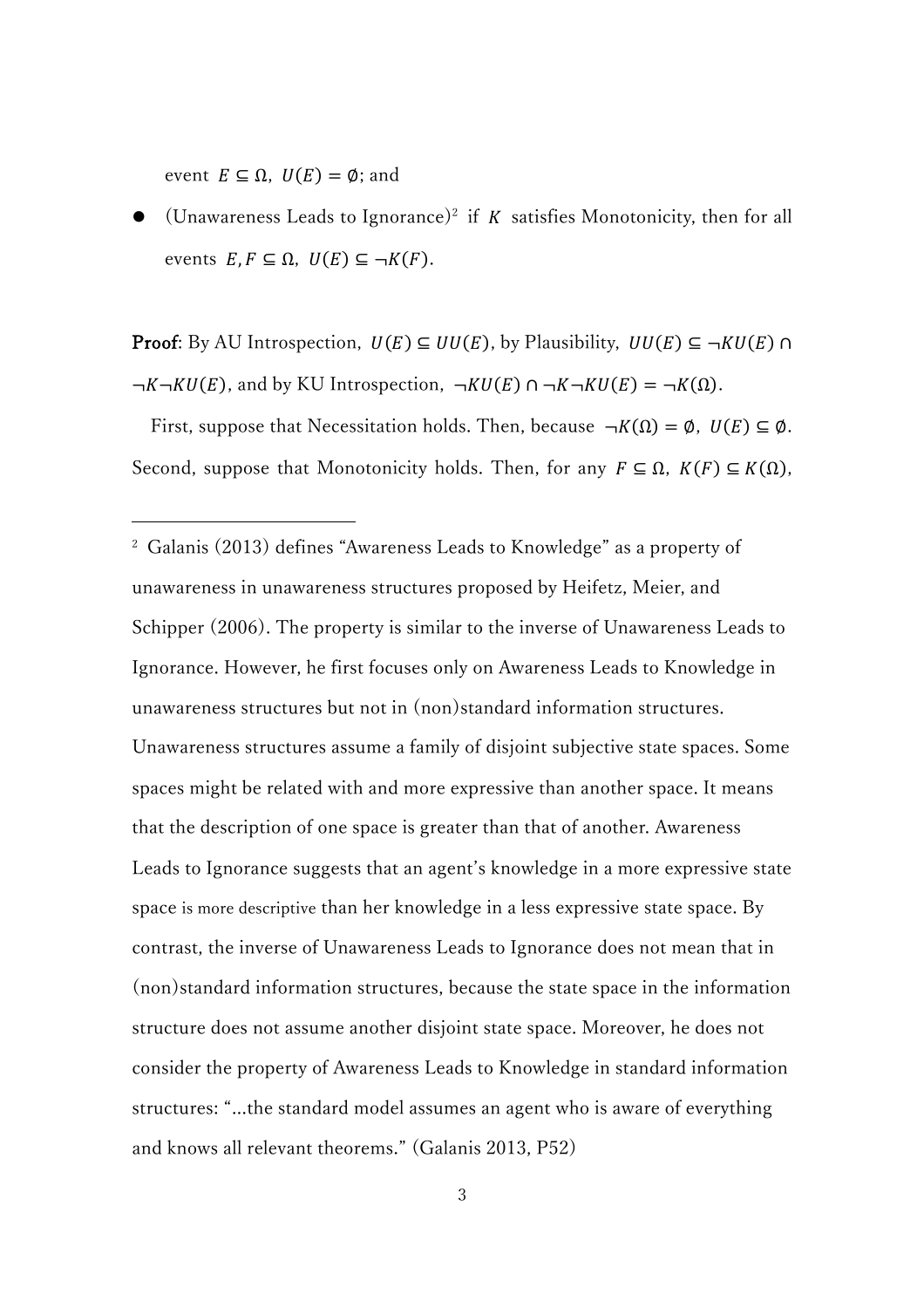that is,  $\neg K(\Omega) \subseteq \neg K(F)$ . Therefore,  $U(E) \subseteq \neg K(E)$  for any  $E, F \subseteq \Omega$ .

 That is, when Plausibility, KU Introspection, and AU Introspection hold, Necessitation implies Triviality, and Monotonicity implies Unawareness Leads to Ignorance. The former means that the agent cannot be aware of anything, and the latter means that the agent cannot get any knowledge where the agent is unaware of some event. Hence, they assert that both properties are trivial, and say that "a nontrivial model of unawareness requires us to abandon both necessitation and monotonicity" (Dekel, Lipman, and Rustichini 1998, p. 166). However, the two properties, Necessitation and Monotonicity, must be held by a definition of the knowledge operator. Therefore, we cannot discuss nontrivial unawareness in a standard information structure.

#### 3. Unawareness Leads to Ignorance without Triviality

 This section addresses the question "Is Unawareness Leads to Ignorance trivial?" In some cases, the answer is no. Let us consider an unemployed person, Alice, who cannot access information about the unemployment insurance program. Then, she may not know that she can receive a jobless insurance, or how to apply for the jobless insurance. In other words, she cannot know everything about the unemployed insurance program.

We mathematically model this situation. Let  $\Omega = {\omega_1, \omega_2}$ , and let us interpret  $\omega_1$  as "Alice can receive jobless insurance," and  $\omega_2$  as "Alice cannot receive jobless insurance." Each event is interpreted as follows.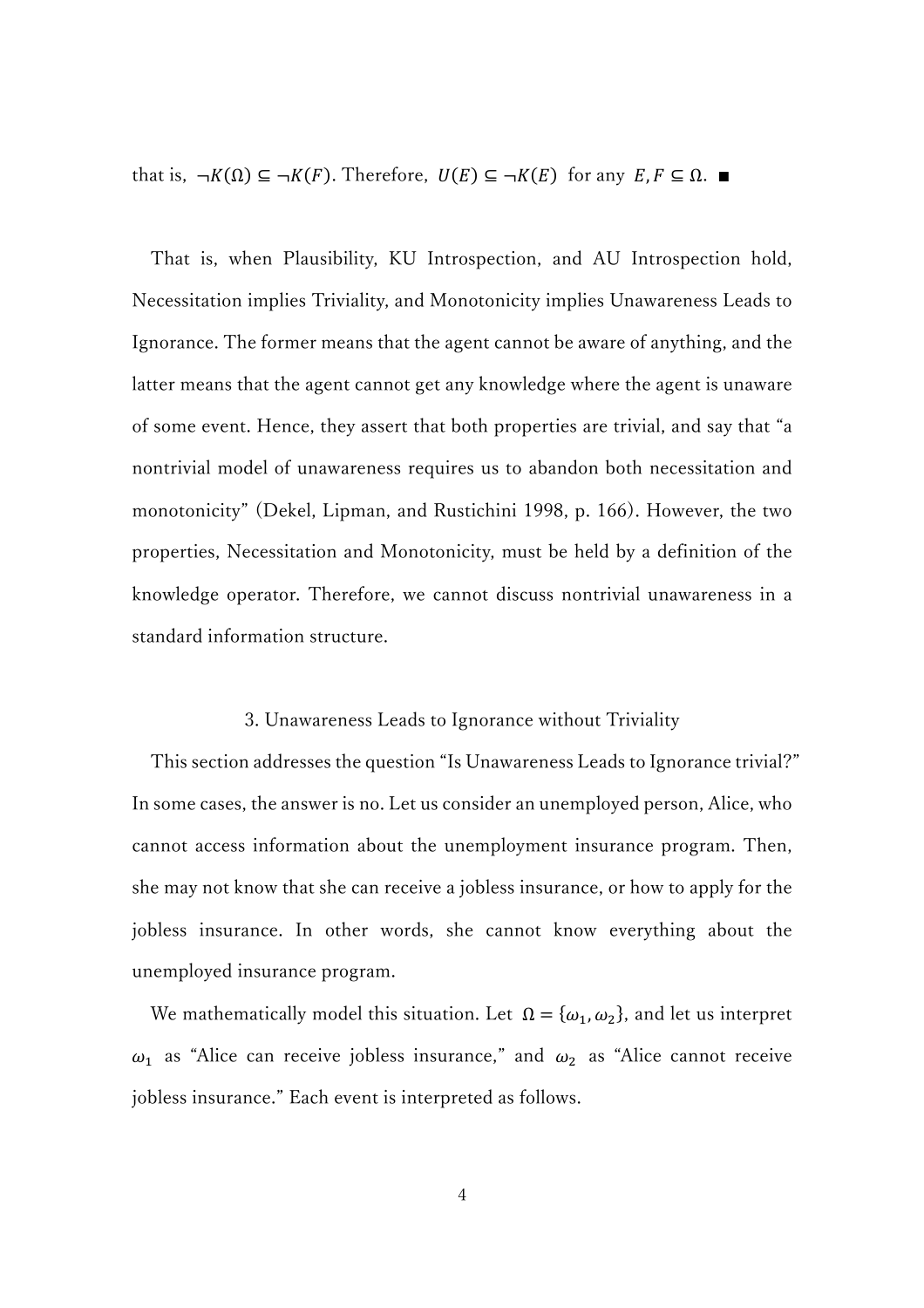- $E_1 = {\omega_1}$ : Alice can receive jobless insurance
- $E_2 = {\omega_2}$ : Alice cannot receive jobless insurance

 $\Omega = {\omega_1, \omega_2}$ : Alice's country has an unemployed insurance program.

Here, let  $K: 2^{\{\omega_1,\omega_2\}} \to 2^{\{\omega_1,\omega_2\}}$  be Alice's knowledge operator, and for any event  $E \subseteq \Omega$ ,  $K(E)$  is interpreted as "Alice knows the event E." Let  $U: 2^{\{\omega_1, \omega_2\}} \rightarrow$  $2^{\{\omega_1,\omega_2\}}$  be Alice's unawareness operator, and for any event  $E \subseteq \Omega$ ,  $U(E)$  is interpreted as "Alice is unaware of the event E." Suppose that for any event  $E \subseteq$  $\Omega$ ,  $K(E) = \emptyset$ , that is, she does not know everything. Then, K does not satisfy Necessitation, but it satisfies Monotonicity. Moreover,  $U$  obviously satisfies Plausibility, KU Introspection, and AU Introspection because  $U(E) = \Omega$  for any . Then, it represents that if she is unaware of something about the unemployed insurance program, she does not know everything about it.

 This example represents Unawareness Leads to Ignorance. In this, the property is interpreted as Alice is unaware of the true event related to the decision making, therefore she cannot be aware that she faces a decision. In other words, Alice cannot be aware that she faces the decision to apply for jobless insurance. A similar situation often occurs in the real world. Hence, in this case, Unawareness Leads to Ignorance is not a property of trivial unawareness.

 However, this case has a crucial problem. In the standard information structure, both Necessitation and Monotonicity must hold. Hence, we cannot discuss Monotonicity without Necessitation. In other words, we cannot consider Unawareness Leads to Ignorance without Triviality. Can we not explore whether nontrivial Unawareness Leads to Ignorance? To answer this question, we consider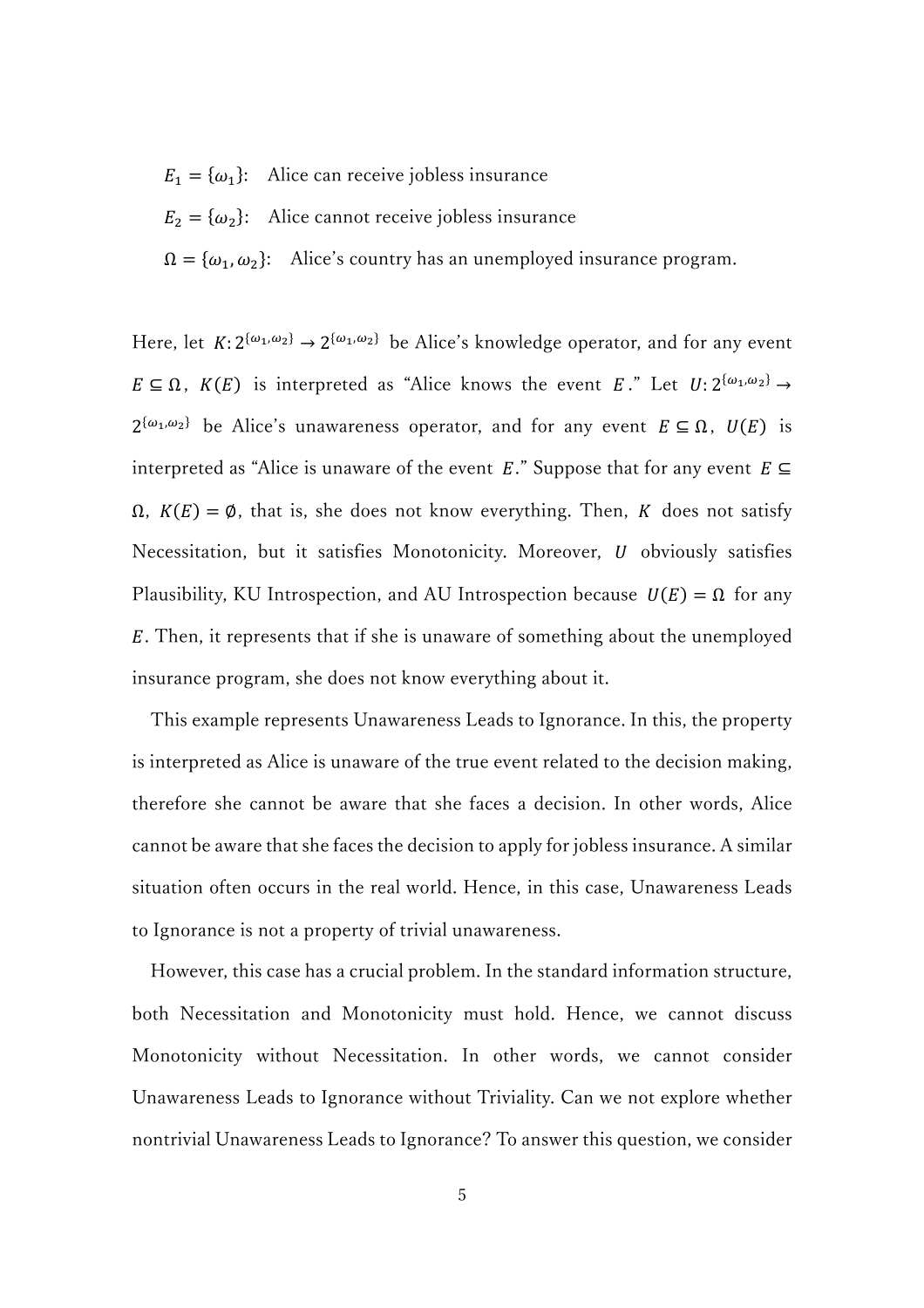a nonstandard information structure in the next section.

#### 4. Information structure without Necessitation

 To consider Unawareness Leads to Ignorance without Triviality, let us first define a nonstandard information function. The standard information function P does not imply that the information set is empty. Every information set is a nonempty set. In contrast, we allow some information sets to be empty. Let  $\hat{P}: \Omega \to$  $2<sup>Ω</sup>$  be the agent's nonstandard information function. We do not assume whether it is partitional or not. Some state  $\omega \in \Omega$  may satisfy  $\hat{P}(\omega) = \emptyset$ . It is interpreted as "the agent cannot access information (set) about  $\omega$ ." Let us reconsider Alice's example: suppose that the true state is  $\omega_1$ , and  $\hat{P}(\omega_1) = \emptyset$ . Then, the information set is interpreted as "Alice cannot access information about her applying for jobless insurance." Let  $(Ω, *P*)$  be a nonstandard information structure.

Next, let us define the nonstandard knowledge operator  $\widehat{K}: 2^{\Omega} \to 2^{\Omega}$  in  $\langle \Omega, \widehat{P} \rangle$ . Given any event  $E$ ,  $K(E)$  is defined as follows:

$$
\begin{cases} \omega \in \widehat{K}(E) \text{ if } \widehat{P}(\omega) \subseteq E \text{ and } \widehat{P}(\omega) \neq \emptyset; \text{ and} \\ \omega \notin \widehat{K}(E) \text{ otherwise.} \end{cases}
$$

At  $\omega$ , the agent knows E if not only the information set given  $\omega$  is a subset of  $E$ , but also the information set is not empty. That is, to know  $E$ , she must access information about  $\omega$ . It is obvious that  $\hat{P}$  and  $\hat{K}$  are generalizations of  $P$  and  $K$ .

Here, we show the following properties.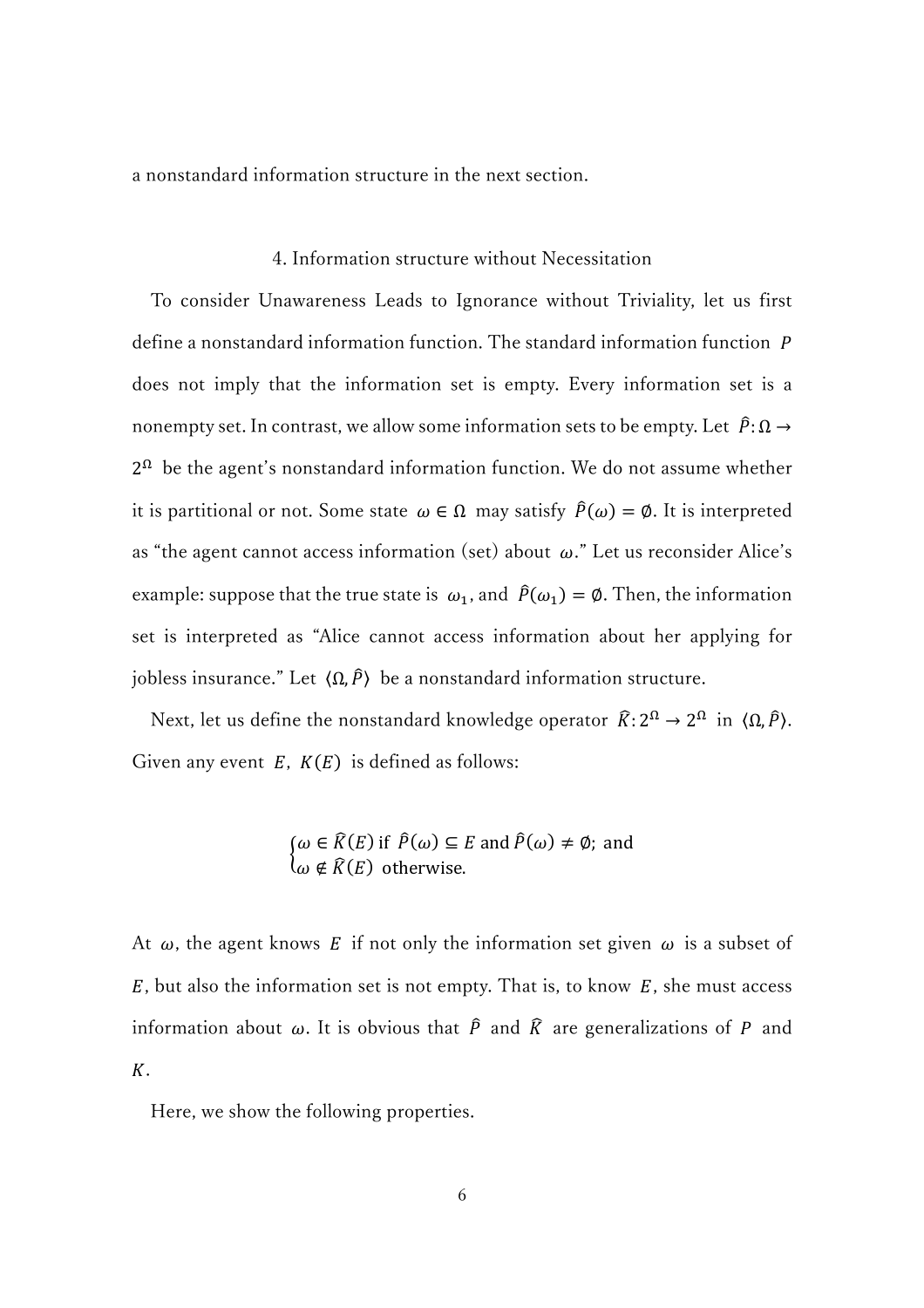**Theorem 2:** In a nonstandard information structure  $\langle \Omega, \hat{P} \rangle$  possessing a nonstandard knowledge operator  $\hat{K}$ ,  $\hat{K}$  satisfies the following properties:

- (Necessitation) for any  $\omega \in \Omega$ ,  $\hat{P}(\omega) \neq \emptyset$  if and only if  $\hat{K}(\Omega) = \Omega$ .
- (Monotonicity)  $E \subseteq F \implies \widehat{K}(E) \subseteq \widehat{K}(F)$

**Proof:** Suppose for any  $\omega \in \Omega$ ,  $\hat{P}(\omega) \neq \emptyset$ . Then,  $\hat{K}$  is equivalent to the standard knowledge operator  $K$ . Hence, Necessitation holds. Next, suppose that there exists  $\omega \in \Omega$  satisfying  $\hat{P}(\omega) = \emptyset$ , then  $\omega \notin \hat{K}(E)$  for any  $E \subseteq \Omega$ . That is,  $\omega \notin$  $\widehat{K}(\Omega)$ . Hence,  $\widehat{K}(\Omega) \subsetneq \Omega$ .

Next, suppose that  $E \subseteq F$ , given  $\omega \in \widehat{R}(E)$ . Then, by definition of  $\widehat{R}$ ,  $\widehat{P}(\omega) \subseteq$ E and  $\hat{P}(\omega) \neq \emptyset$ . Because  $E \subseteq F$ ,  $\hat{P}(\omega) \subseteq E \subseteq F$ . Hence,  $\omega \in \hat{K}(F)$ , that is,  $\widehat{K}(E) \subseteq \widehat{K}(F)$ . ■

Interestingly, the nonstandard knowledge operator  $\hat{K}$  may not satisfy Necessitation. If there exists some information set that is empty, then Necessitation does not hold, and vice versa. By contrast, Monotonicity holds. Hence, it is obvious that given the unawareness operator based on  $\hat{K}$  satisfying Plausibility, KU Introspection, and AU Introspection, Unawareness Leads to Ignorance holds, whereas Triviality holds if and only if there is empty no information set.

Corollary 1: In a nonstandard information structure  $\langle \Omega, \hat{P} \rangle$  possessing the nonstandard knowledge operator  $\hat{K}$ , let the nonstandard unawareness operator  $\widehat{U}: 2^{\Omega} \to 2^{\Omega}$  satisfy Plausibility  $(\widehat{U}(E) \subseteq \neg \widehat{K}(E) \cap \neg \widehat{K} \neg \widehat{K}(E))$ , KU Introspection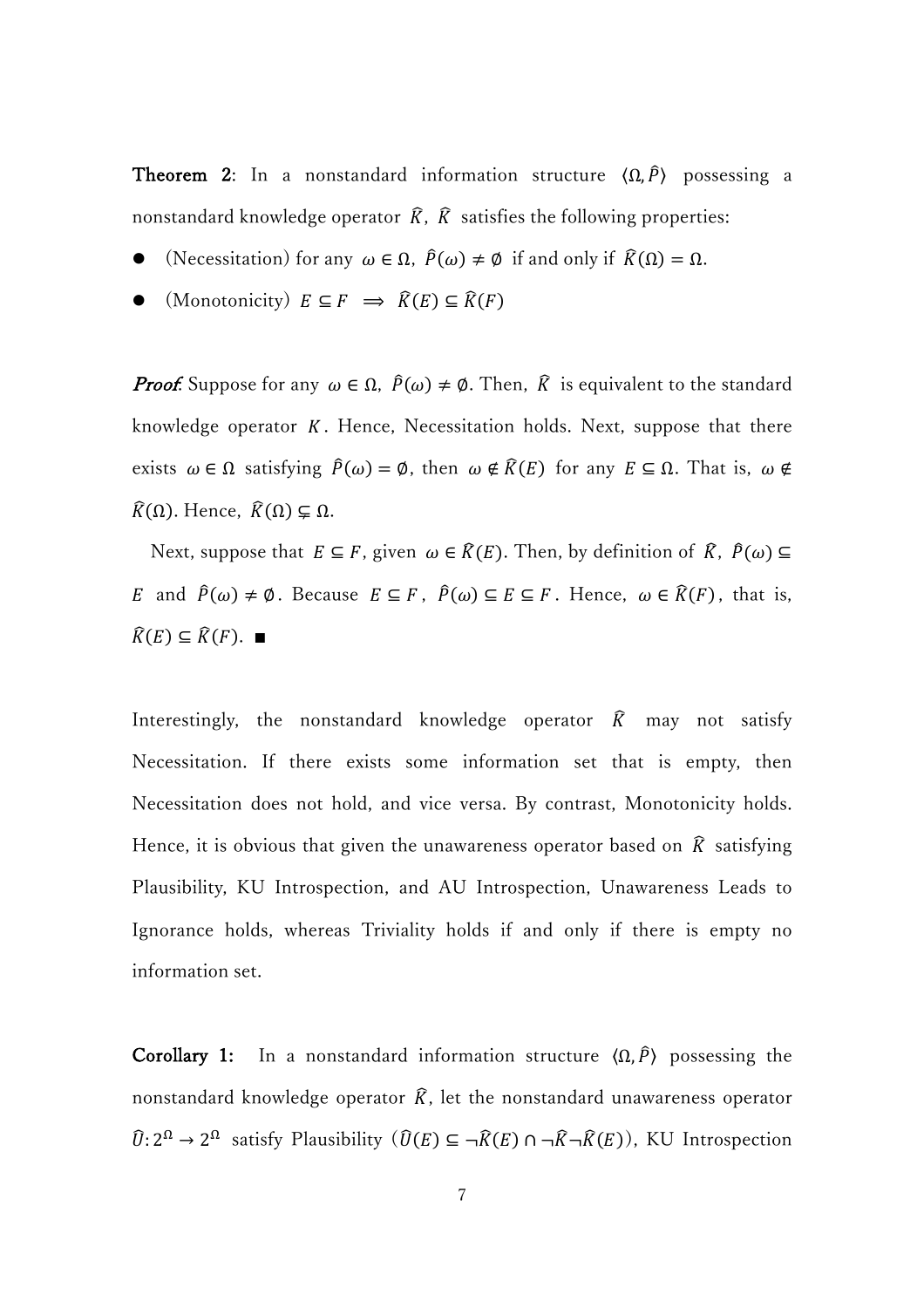$(\widehat{R}\widehat{U}(E) = \emptyset)$ , and AU Introspection  $(\widehat{U}(E) \subseteq \widehat{U}\widehat{U}(E))$ . Then,  $\widehat{U}$  satisfies the following:

- (Triviality) If  $\hat{P}(\omega) \neq \emptyset$ , then  $\hat{U}(E) = \emptyset$ .
- (Unawareness Leads to Ignorance) For any  $E, F \subseteq \Omega$ ,  $\widehat{U}(E) \subseteq \neg \widehat{K}(F)$ .

Let us reconsider Unawareness Leads to Ignorance.  $\hat{K}$  and  $\hat{U}$  are based on the nonstandard information function,  $\hat{P}$ . It allows some information set to be empty, and given such an information set, the agent cannot know the relevant event. Here, given  $\omega \in \Omega$ , suppose  $\hat{P}(\omega) = \emptyset$ . Then, for any E,  $\omega \notin \hat{K}(E)$ , that is,  $\omega \in \neg \hat{K}(E)$ . This means that at  $\omega$ , if the agent cannot receive relevant information (set), then she cannot know every event. Let  $F = \neg \widehat{K}(E)$ , then  $\omega \in \neg \widehat{K}(F) = \neg \widehat{K} \neg \widehat{K}(E)$  is obvious. This means that, at  $\omega$ , the agent cannot know the ignorance. Therefore,  $\omega \in \widehat{U}(E)$  for any E. From the above,  $\omega \in \widehat{U}(E)$  means that at  $\omega$ , because she cannot receive any relevant information (set), she cannot perceive or understand that she faces some (nonstandard) information structure. Hence, she cannot perceive every event in the nonstandard information structure. Then, Unawareness Leads to Ignorance means that the agent who cannot perceive her (nonstandard) information structure cannot know everything.

# 5. Conclusion

 This note characterizes Unawareness Leads to Ignorance by allowing an empty information set. Dekel, Lipman, and Rustichini (1998) suggest that Unawareness Leads to Ignorance is trivial in a standard information structure. That is true. However, in a nonstandard information structure that allows the information set